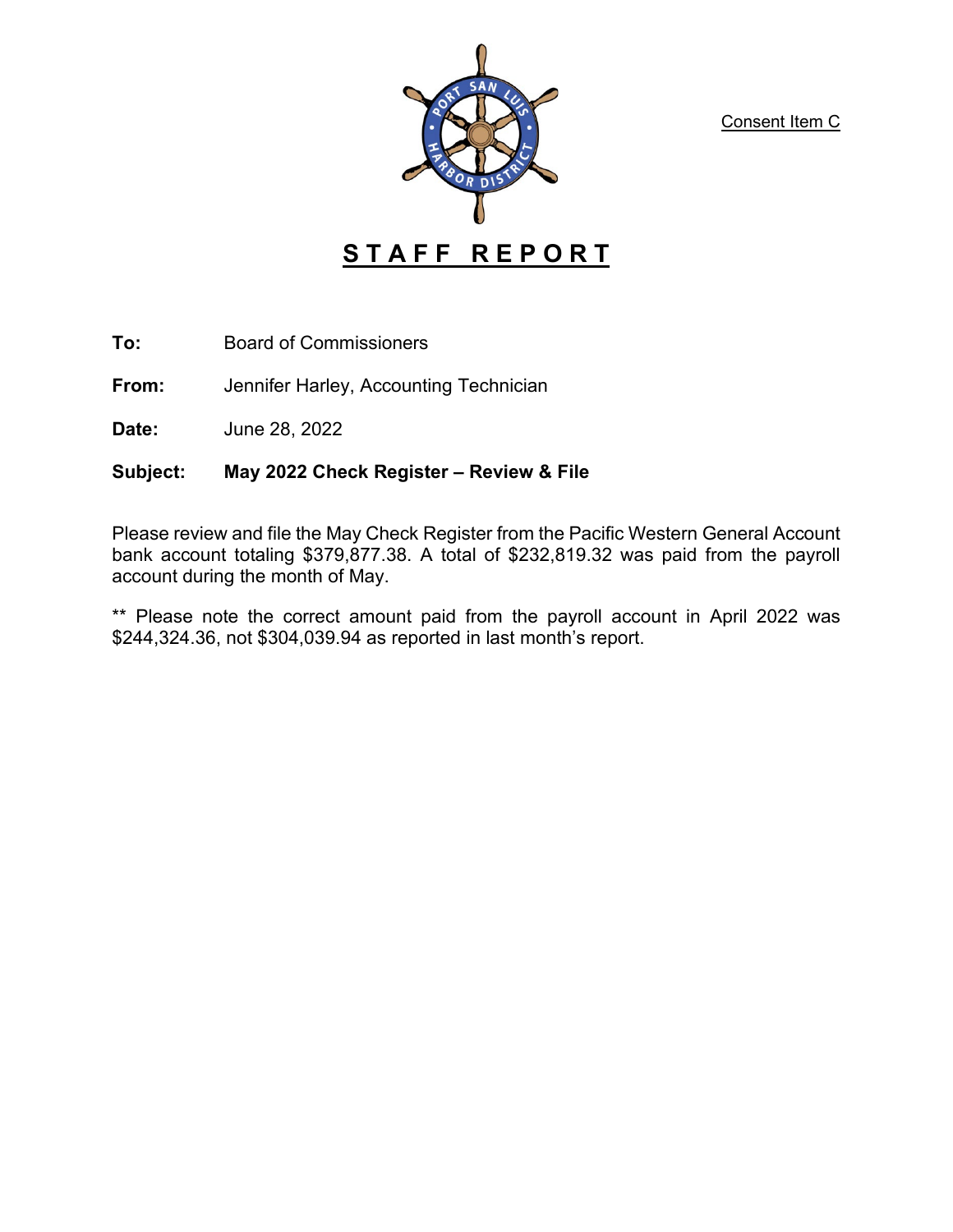## 6/10/22 **Port San Luis Harbor District** Page: 1

AP Check Register (Current by Bank)

Check Dates: 5/1/2022 to 5/31/2022

| <b>Check No.</b> | <b>Date</b>                                              | Status* |         |               | <b>Vendor ID Payee Name</b>           | <b>Amount</b> |
|------------------|----------------------------------------------------------|---------|---------|---------------|---------------------------------------|---------------|
|                  | <b>BANK ID: PWGEN - PACIFIC WESTERN GENERAL CHECKING</b> |         |         |               |                                       | 1-000-1005    |
| 21943            | 05/13/22 P                                               |         |         | <b>ABCOSD</b> | AVILA BEACH COMMUNITY SERVICES        | \$2,188.67    |
| 21991            | 05/26/22 P                                               |         |         | <b>AFLAC</b>  | <b>AFLAC</b>                          | \$713.96      |
| 21944            | 05/13/22 P                                               |         |         | <b>AIRGAS</b> | Airgas USA, LLC                       | \$323.23      |
| 21915            | 05/06/22 P                                               |         |         | <b>ALLTEC</b> | <b>ALLTECH SERVICES</b>               | \$2,200.00    |
| 21945            | 05/13/22 P                                               |         |         | AMAZON        | <b>AMAZON CAPITAL SERVICES</b>        | \$119.04      |
| 21971            | 05/20/22 P                                               |         |         | AMAZON        | <b>AMAZON CAPITAL SERVICES</b>        | \$678.62      |
| 21916            | 05/06/22 P                                               |         |         | AMG           | <b>AMMCG LLP</b>                      | \$4,573.00    |
| 21992            | 05/26/22 P                                               |         |         | AMG           | <b>AMMCG LLP</b>                      | \$6,200.00    |
| 21993            | 05/26/22 P                                               |         |         | <b>ATT</b>    | AT&T                                  | \$6,784.70    |
| 21972            | 05/20/22 P                                               |         |         | <b>BLUECU</b> | BLUE CURRENT MARINE ELECTRONIC        | \$292.58      |
| 21973            | 05/20/22 P                                               |         |         | <b>BOUNDT</b> | <b>BOUNDTREE MEDICAL</b>              | \$1,078.20    |
| 21994            | 05/26/22 P                                               |         |         | <b>BOUNDT</b> | <b>BOUNDTREE MEDICAL</b>              | \$78.76       |
| 21917            | 05/06/22 P                                               |         |         | <b>BPGENE</b> | BP GENERAL ENGINEERING                | \$4,950.00    |
| 21918            | 05/06/22 P                                               |         |         | <b>BPGENE</b> | BP GENERAL ENGINEERING                | \$4,950.00    |
| 21919            | 05/06/22 P                                               |         |         | <b>BPGENE</b> | BP GENERAL ENGINEERING                | \$4,450.00    |
| 21946            | 05/13/22 P                                               |         |         | <b>BURTIN</b> | <b>BURT INDUSTRIAL SUPPLY</b>         | \$206.53      |
| 21920            | 05/06/22 P                                               |         |         | <b>CALTEC</b> | <b>CALTEC COMPUTERS</b>               | \$338.50      |
| 21947            | 05/13/22 P                                               |         |         | <b>CALTEC</b> | <b>CALTEC COMPUTERS</b>               | \$19,690.60   |
| 21948            | 05/13/22 P                                               |         |         | <b>CARQUE</b> | <b>CARQUEST AUTO PARTS</b>            | \$115.48      |
| 21995            | 05/26/22 P                                               |         |         | <b>CCCHPO</b> | FIRST NATIONAL BANK OMAHA             | \$3,968.98    |
| 21949            | 05/13/22 P                                               |         |         | <b>CENTRA</b> | <b>CENTRAL CALIFORNIA POWER</b>       | \$104.00      |
| 21950            | 05/13/22 P                                               |         |         | <b>CLEANT</b> | <b>CLEANTECH ENVIRONMENTAL</b>        | \$52.45       |
| 21951            | 05/13/22 P                                               |         |         | <b>COASTJ</b> | <b>COASTAL JANITORIAL</b>             | \$810.00      |
| 21921            | 05/06/22 P                                               |         |         | <b>COLDCA</b> | COLD CANYON LANDFILL, INC.            | \$123.50      |
| 21952            | 05/13/22 P                                               |         |         | COLDCA        | COLD CANYON LANDFILL, INC.            | \$49.25       |
| 21922            | 05/06/22 P                                               |         |         | <b>COLLIN</b> | <b>COLLINGS &amp; ASSOCIATES, LLC</b> | \$9,275.00    |
| 21974            | 05/20/22 P                                               |         |         | <b>CONDOF</b> | <b>CONDOR SECURITY OF AMERICA</b>     | \$25,568.26   |
| 21975            | 05/20/22 P                                               |         |         | <b>CONTRG</b> | <b>CONTRACTOR'S GLASS</b>             | \$1,868.67    |
| 21953            | 05/13/22 P                                               |         |         | <b>DEPT</b>   | DEPARTMENT OF JUSTICE                 | \$128.00      |
| 21996            | 05/26/22 P                                               |         |         |               | DOORW/ DOORWAYS                       | \$920.00      |
| 21996            | 05/26/22 V                                               |         | 5/26/22 | DOORW/        | <b>DOORWAYS</b>                       | (\$920.00)    |
| 22016            | 05/26/22 P                                               |         |         | DOORW/        | <b>DOORWAYS</b>                       | \$460.00      |
| 21954            | 05/13/22 P                                               |         |         | <b>FAMILY</b> | <b>FAMILY MEDICAL CENTER</b>          | \$594.00      |
| 21997            | 05/26/22 P                                               |         |         | <b>FARMSU</b> | <b>FARM SUPPLY</b>                    | \$48.48       |
| 21955            | 05/13/22 P                                               |         |         | <b>FERGUS</b> | FERGUSON ENTERPRISES INC #1350        | \$242.50      |
| 21998            | 05/26/22 P                                               |         |         | FIRS48        | FIRST NATIONAL BANK OMAHA             | \$693.30      |
| 21999            | 05/26/22 P                                               |         |         | FIRS60        | FIRST NAT'L BANK OF OMAHA - HD        | \$2,102.44    |
| 22000            | 05/26/22 P                                               |         |         | FIRS69        | FIRST BANKCARD - BM                   | \$2,425.12    |
| 22001            | 05/26/22 P                                               |         |         | <b>FLUID</b>  | FLUID RESOURCE MANAGEMENT             | \$2,720.83    |
| 21923            | 05/06/22 P                                               |         |         | <b>GENELE</b> | <b>GENERATIONS OF ELECTRICAL SERV</b> | \$28,518.75   |
| 22002            | 05/26/22 P                                               |         |         | <b>HARBFR</b> | <b>HARBOR FREIGHT TOOLS</b>           | \$85.89       |
| 22003            | 05/26/22 P                                               |         |         | <b>HOMEDE</b> | <b>HOME DEPOT</b>                     | \$477.65      |
| 21976            | 05/20/22 P                                               |         |         | <b>HUMANA</b> | HUMANA DENTAL INSURANCE CO.           | \$3,293.78    |
| 21924            | 05/06/22 P                                               |         |         | <b>JBDEWA</b> | <b>JB DEWAR</b>                       | \$1,961.89    |
| 21956            | 05/13/22 P                                               |         |         | <b>JBDEWA</b> | <b>JB DEWAR</b>                       | \$1,897.35    |

**\* Check Status Types: "P" - Printed ; "M" - Manual ; "V" - Void ( Void Date ); "A" - Application; "E" - EFT**

**\*\* Denotes broken check sequence.**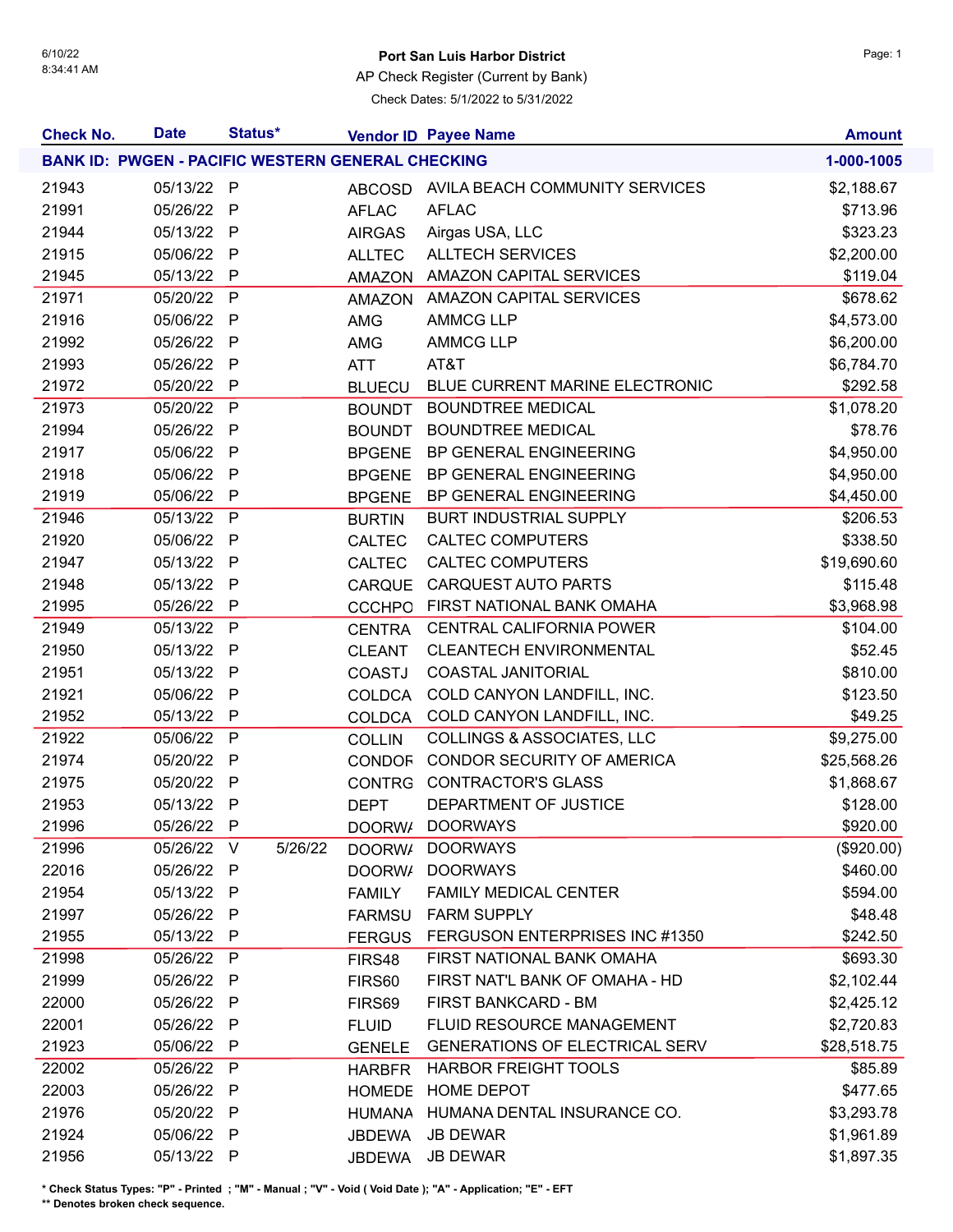## 6/10/22 **Port San Luis Harbor District** Page: 2

AP Check Register (Current by Bank)

Check Dates: 5/1/2022 to 5/31/2022

| <b>Check No.</b> | <b>Date</b> | Status*      |               | <b>Vendor ID Payee Name</b>           | <b>Amount</b> |
|------------------|-------------|--------------|---------------|---------------------------------------|---------------|
| 21977            | 05/20/22    | $\mathsf{P}$ | <b>JBDEWA</b> | <b>JB DEWAR</b>                       | \$70.05       |
| 22004            | 05/26/22 P  |              | <b>JBDEWA</b> | <b>JB DEWAR</b>                       | \$2,831.08    |
| 21978            | 05/20/22 P  |              | <b>JOHNBO</b> | <b>JOHNBOY'S TOWING</b>               | \$337.50      |
| 21925            | 05/06/22 P  |              | <b>JRCUST</b> | <b>JR'S CUSTOM PATTERN CUTTING FA</b> | \$6,907.92    |
| 22005            | 05/26/22    | P            | <b>LAWSON</b> | <b>LAWSON PRODUCTS</b>                | \$203.35      |
| 21957            | 05/13/22 P  |              | <b>MAGELL</b> | MAGELLAN BEHAVIORAL HEALTH            | \$499.98      |
| 21926            | 05/06/22 P  |              | <b>MCMURF</b> | <b>MCMURRAY STERN LLC</b>             | \$7,485.00    |
| 21927            | 05/06/22 P  |              | <b>MINERS</b> | MINER'S ACE HARDWARE                  | \$84.83       |
| 21979            | 05/20/22 P  |              | <b>MINERS</b> | MINER'S ACE HARDWARE                  | \$52.12       |
| 22006            | 05/26/22 P  |              | <b>MINERS</b> | MINER'S ACE HARDWARE                  | \$109.74      |
| 22007            | 05/26/22 P  |              | <b>MOFFNI</b> | <b>MOFFATT &amp; NICHOL</b>           | \$3,131.50    |
| 21928            | 05/06/22 P  |              | <b>MOREOF</b> | <b>RAY MORGAN COMPANY</b>             | \$268.33      |
| 22008            | 05/26/22 P  |              | <b>MYERS</b>  | MYERS-STEVENS-TOOHEY                  | \$59.40       |
| 21929            | 05/06/22    | P            | <b>OEC</b>    | OILFIELD ENVIRONMENTAL & COMPL        | \$34.00       |
| 22009            | 05/26/22 P  |              | <b>ORIGWA</b> | ORIGINAL WATERMEN, INC.               | \$600.05      |
| 22010            | 05/26/22 P  |              | <b>PARADI</b> | PARADISE SERVICES                     | \$14,496.13   |
| 21958            | 05/13/22 P  |              | <b>PGE</b>    | PACIFIC GAS & ELECTRIC                | \$3.69        |
| 21980            | 05/20/22 P  |              | <b>PGE</b>    | PACIFIC GAS & ELECTRIC                | \$19.09       |
| 21981            | 05/20/22 P  |              | <b>PGE</b>    | PACIFIC GAS & ELECTRIC                | \$142.74      |
| 21982            | 05/20/22 P  |              | <b>PGE</b>    | PACIFIC GAS & ELECTRIC                | \$417.11      |
| 21983            | 05/20/22 P  |              | <b>PGE</b>    | PACIFIC GAS & ELECTRIC                | \$30.93       |
| 22011            | 05/26/22 P  |              | <b>PGE</b>    | PACIFIC GAS & ELECTRIC                | \$5,402.57    |
| 21930            | 05/06/22 P  |              | <b>PHOENG</b> | PHOENIX GROUP                         | \$206.43      |
| 21931            | 05/06/22 P  |              | <b>PORTBO</b> | PORT SAN LUIS BOATYARD                | \$980.64      |
| 21984            | 05/20/22    | $\mathsf{P}$ | <b>PORTBO</b> | PORT SAN LUIS BOATYARD                | \$11,360.91   |
| 21932            | 05/06/22 P  |              | <b>PROCAR</b> | PROCARE JANITORIAL SUPPLY             | \$1,167.42    |
| 21985            | 05/20/22 P  |              | <b>PROCAR</b> | PROCARE JANITORIAL SUPPLY             | \$2,253.61    |
| 21959            | 05/13/22 P  |              | QUAGLI        | <b>QUAGLINO ROOFING</b>               | \$90,061.00   |
| 21933            | 05/06/22 P  |              | <b>READY</b>  | READY REFRESH BY NESTLE               | \$222.70      |
| 21960            | 05/13/22    | $\mathsf{P}$ | <b>SCAGAS</b> | SOUTHERN CALIF. GAS CO.               | \$122.09      |
| 21961            | 05/13/22 P  |              | <b>SCSANI</b> | SOUTH COUNTY SANITATION SERV.         | \$3,803.11    |
| 21934            | 05/06/22 P  |              | <b>SEIU</b>   | SEIU LOCAL 620                        | \$496.44      |
| 21986            | 05/20/22 P  |              | <b>SEIU</b>   | SEIU LOCAL 620                        | \$496.44      |
| 21935            | 05/06/22 P  |              | <b>SEXTON</b> | PHILLIP SEXTON                        | \$811.50      |
| 22012            | 05/26/22 P  |              | <b>SEXTON</b> | PHILLIP SEXTON                        | \$1,260.00    |
| 21962            | 05/13/22 P  |              | <b>SHERWI</b> | <b>SHERWIN WILLIAMS</b>               | \$134.25      |
| 22013            | 05/26/22 P  |              | <b>SHERWI</b> | <b>SHERWIN WILLIAMS</b>               | \$768.21      |
| 21963            | 05/13/22 P  |              | <b>SLOCHA</b> | SLO CHAMBER OF COMMERCE               | \$480.00      |
| 21964            | 05/13/22 P  |              | <b>SLONEW</b> | MCCLATCHY COMPANY LLC                 | \$93.72       |
| 21936            | 05/06/22 P  |              | SLOROA        | <b>SLO ROASTED COFFEE</b>             | \$138.75      |
| 21937            | 05/06/22 P  |              | <b>SPECTW</b> | <b>SPECTRUM ENTERPRISE</b>            | \$619.00      |
| 21965            | 05/13/22 P  |              | <b>TENERA</b> | TENERA INC.                           | \$1,280.24    |
| 21987            | 05/20/22 P  |              | <b>TIRES</b>  | THE TIRE STORE                        | \$93.39       |
| 21988            | 05/20/22 P  |              | <b>TOSTE</b>  | TOSTE CONSTRUCTION, INC.              | \$34,830.00   |
| 21966            | 05/13/22 P  |              | <b>ULTREX</b> | <b>ULTREX</b>                         | \$312.39      |
| 21989            | 05/20/22 P  |              | <b>UNITED</b> | UNITED RENTALS                        | \$2,825.29    |

**\* Check Status Types: "P" - Printed ; "M" - Manual ; "V" - Void ( Void Date ); "A" - Application; "E" - EFT**

**\*\* Denotes broken check sequence.**